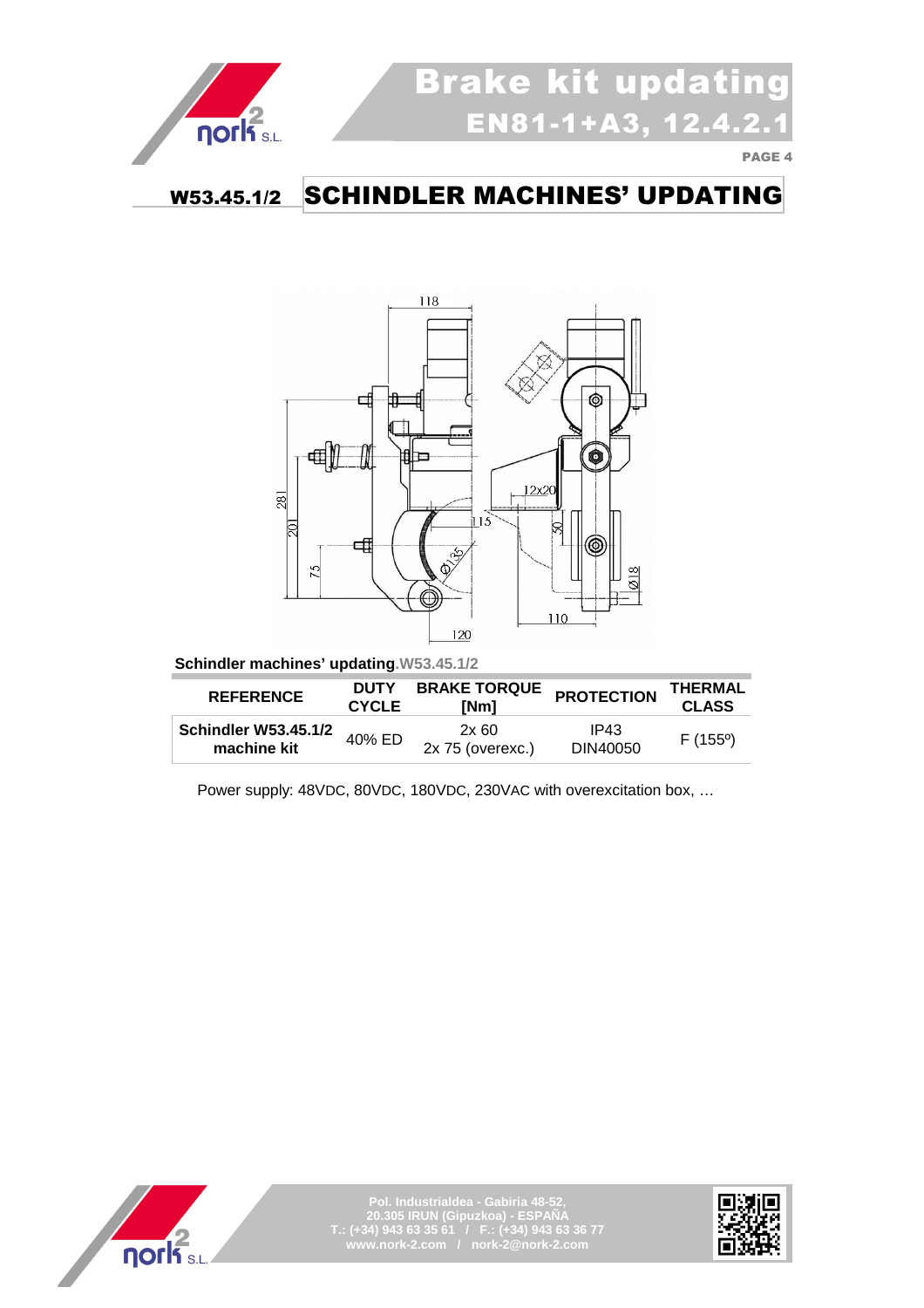

# Brake kit updating  $EN81-1+A3, 12.4$

PAGE 5

### W53 SCHINDLER MACHINES' UPDATING



 **Schindler machines' updating.W53** 

| <b>REFERENCE</b>                    | <b>DUTY</b><br><b>CYCLE</b> | <b>BRAKE TORQUE</b><br>[Nm]    | <b>PROTECTION</b> | THERMAL<br><b>CLASS</b> |
|-------------------------------------|-----------------------------|--------------------------------|-------------------|-------------------------|
| <b>Schindler W53</b><br>machine kit | 40% ED                      | $2x\,70$<br>$2x 90$ (overexc.) | IP43<br>DIN40050  | $F(155^{\circ})$        |



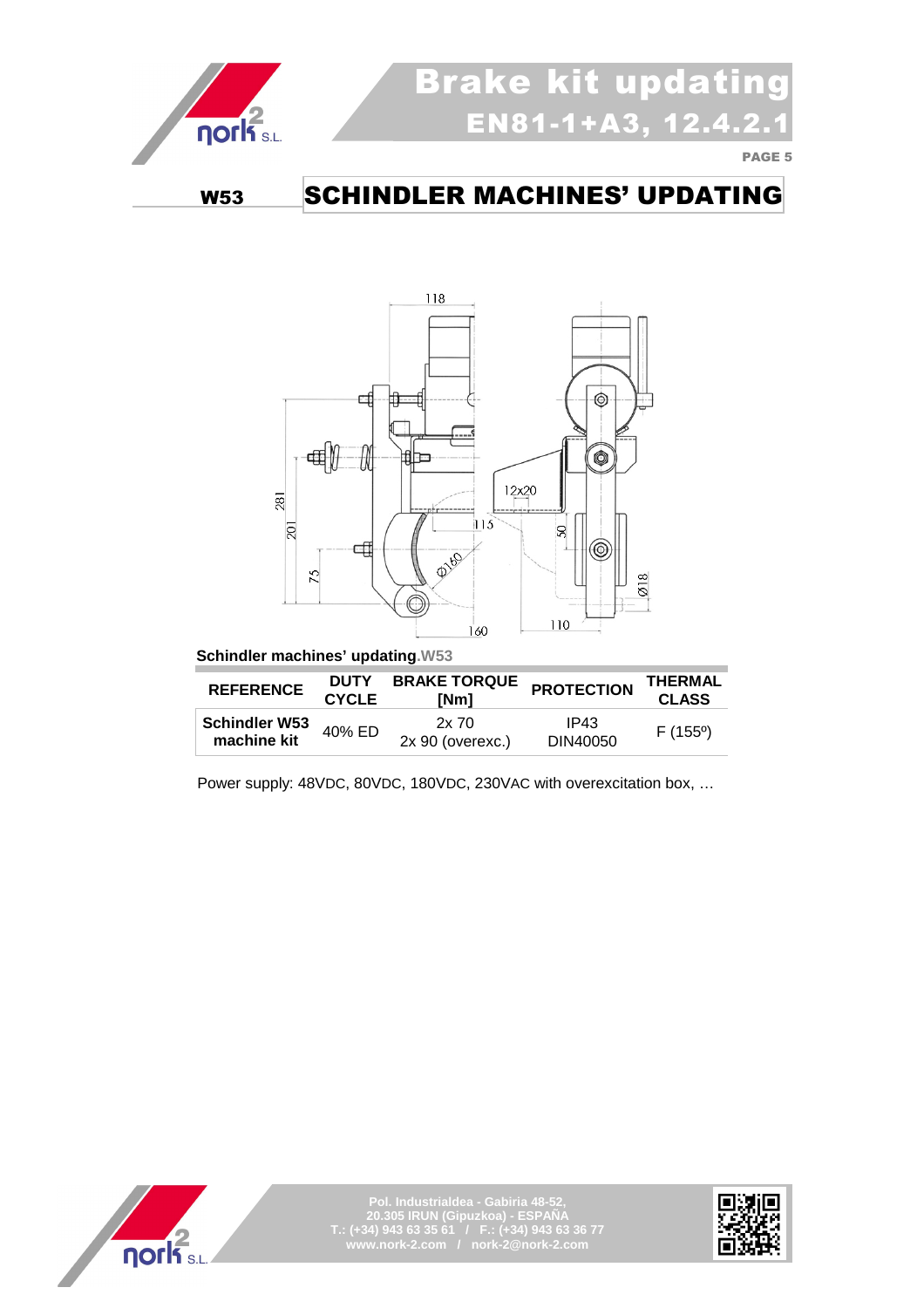

## Brake kit updating  $EN81-1+A3, 12.4$

PAGE 6

### W54 SCHINDLER MACHINES' UPDATING



 **Schindler machines' updating.W54** 

| <b>REFERENCE</b>                    | <b>DUTY</b><br><b>CYCLE</b> | <b>BRAKE TORQUE</b><br>[Nm] | <b>PROTECTION</b> | THERMAL<br><b>CLASS</b> |
|-------------------------------------|-----------------------------|-----------------------------|-------------------|-------------------------|
| <b>Schindler W54</b><br>machine kit | 40% ED                      | 2x 135<br>2x 185 (overexc.) | IP43<br>DIN40050  | $F(155^{\circ})$        |



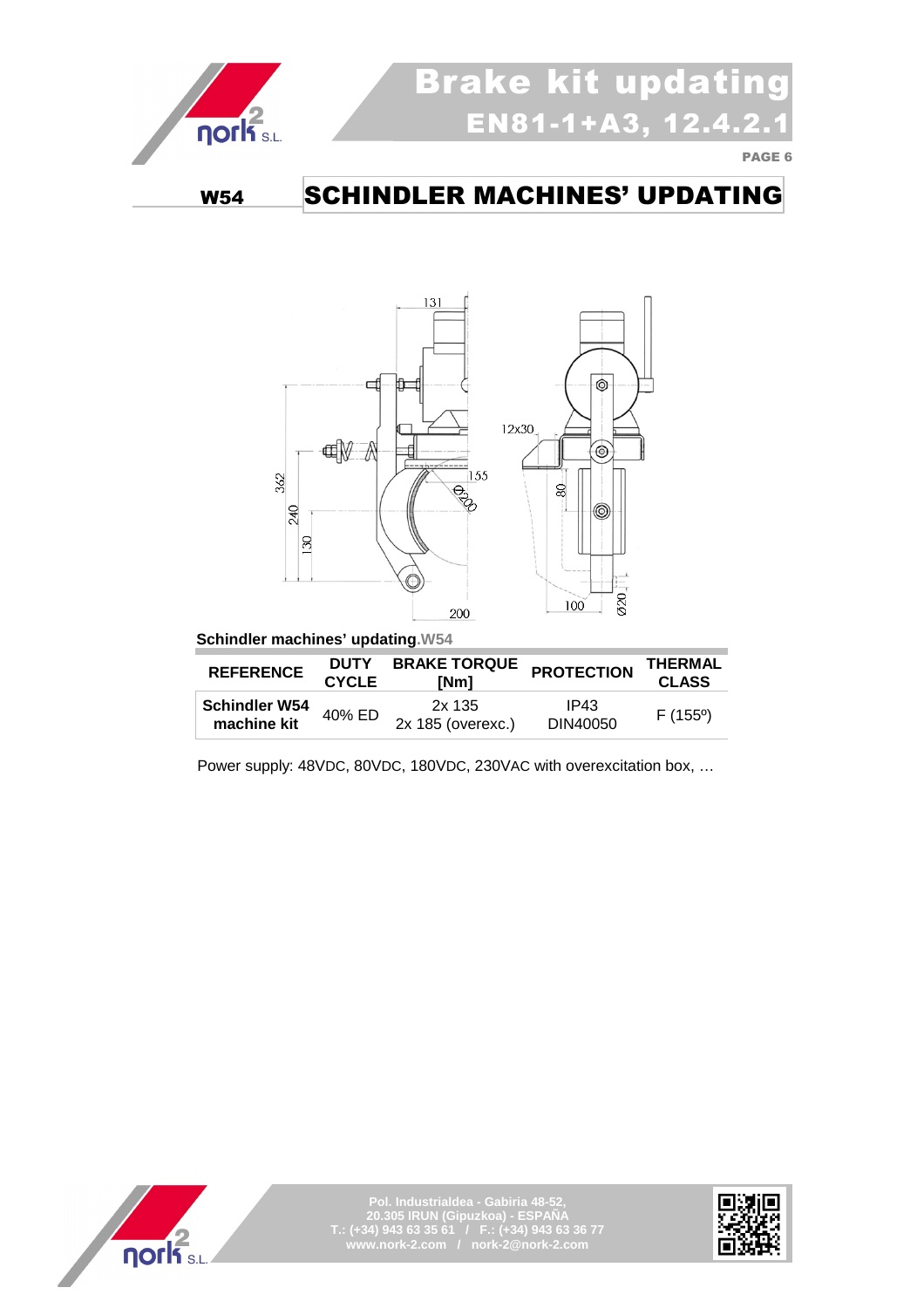

### W55,W56,W57 SCHINDLER MACHINES' UPDATING



**Schindler machines' updating.W55, W56, W57** 

| <b>REFERENCE</b>                        | <b>DUTY</b>  | <b>BRAKE TORQUE</b>         | <b>PROTECTION</b> | THERMAL          | <b>DIMENSIONS</b> |   |     |
|-----------------------------------------|--------------|-----------------------------|-------------------|------------------|-------------------|---|-----|
|                                         | <b>CYCLE</b> | [Nm]                        |                   | <b>CLASS</b>     |                   | в |     |
| <b>Schindler W55</b><br>machine kit     | 40% ED       | 2x 160<br>2x 225 (overexc.) | IP43<br>DIN40050  | F(155°)          | 135 70            |   | 155 |
| <b>Schindler W56,W57</b><br>machine kit | 40% ED       | 2x 170<br>2x 245 (overexc.) | IP43<br>DIN40050  | $F(155^{\circ})$ | 155 95            |   | 145 |